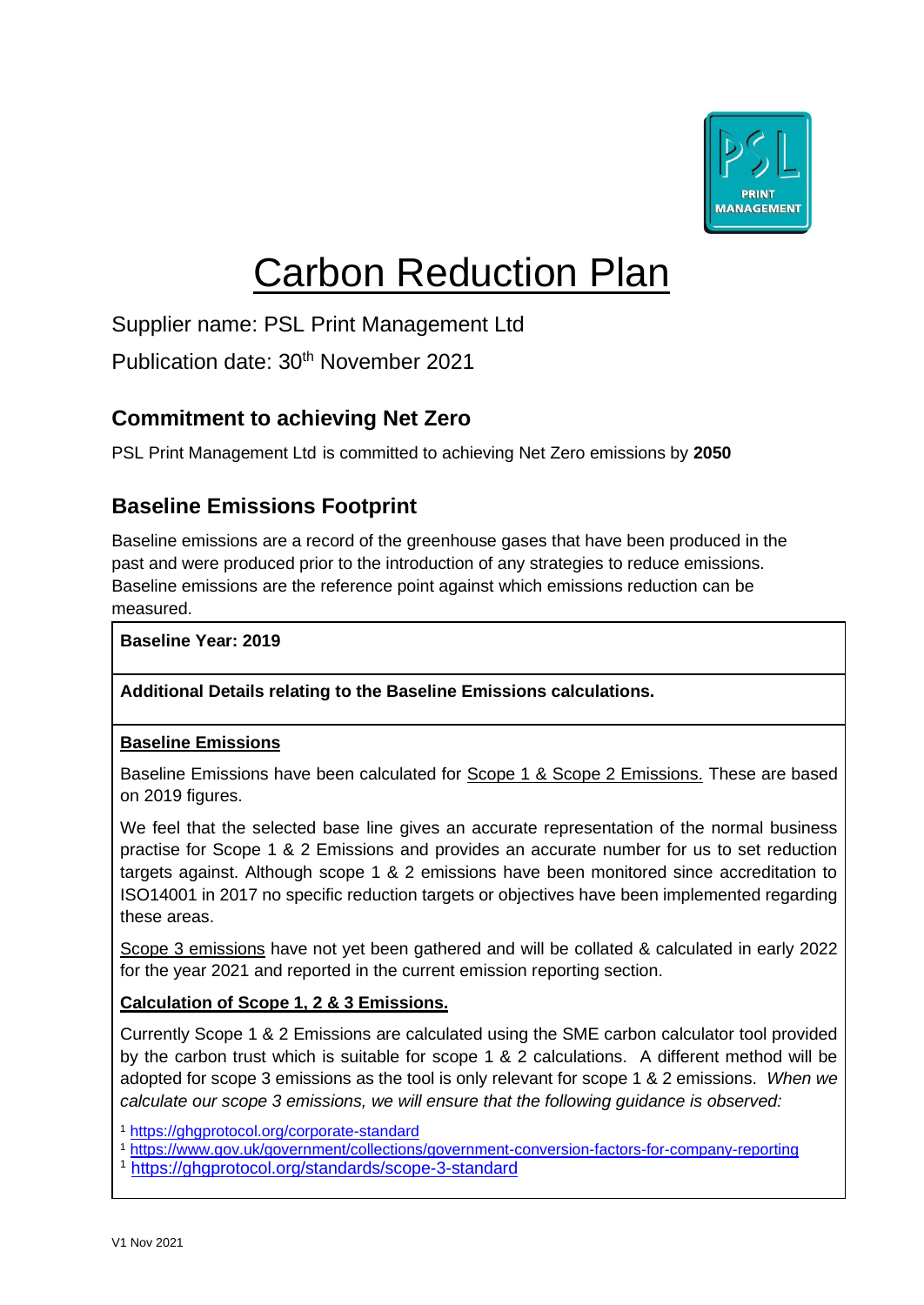## **Future calculation of Scope 3 Emissions**

Please see Emissions reduction targets for a breakdown of the 15 areas we will be Considering, assessing gathering data for and calculating to cover scope 3 emissions. Areas will be calculated when applicable to our organisation. Scope 3 emissions have not previously been calculated due to time constraints at the baseline year and not previously being in our scope of 14001 performance evaluation. The first Reporting period for Scope 3 emissions will be for 2021.

| <b>Baseline year emissions: 2019</b> |                                                                                                     |  |
|--------------------------------------|-----------------------------------------------------------------------------------------------------|--|
| <b>EMISSIONS</b>                     | TOTAL (tCO <sub>2</sub> e)                                                                          |  |
| Scope 1                              | 148.85<br>Gas<br>Air conditioning (R410A)<br>Water Coolant (R134A)<br>Company vehicle fuel (diesel) |  |
| Scope 2                              | 26.20<br>Electricity                                                                                |  |
| Scope 3<br>(Included Sources)        | N/A                                                                                                 |  |
| <b>Total Emissions</b>               | 175.05 (Excluding Scope 3)                                                                          |  |

## **Current Emissions Reporting**

| <b>Reporting Year: 2020</b>   |                                                                                                     |
|-------------------------------|-----------------------------------------------------------------------------------------------------|
| <b>EMISSIONS</b>              | TOTAL (tCO <sub>2</sub> e)                                                                          |
| Scope 1                       | 148.16<br>Gas<br>Air conditioning (R410A)<br>Water Coolant (R134A)<br>Company vehicle fuel (diesel) |
| Scope 2                       | 19.48<br>Electricity                                                                                |
| Scope 3<br>(Included Sources) | N/A                                                                                                 |
| <b>Total Emissions</b>        | 167.64 (Excluding Scope 3)                                                                          |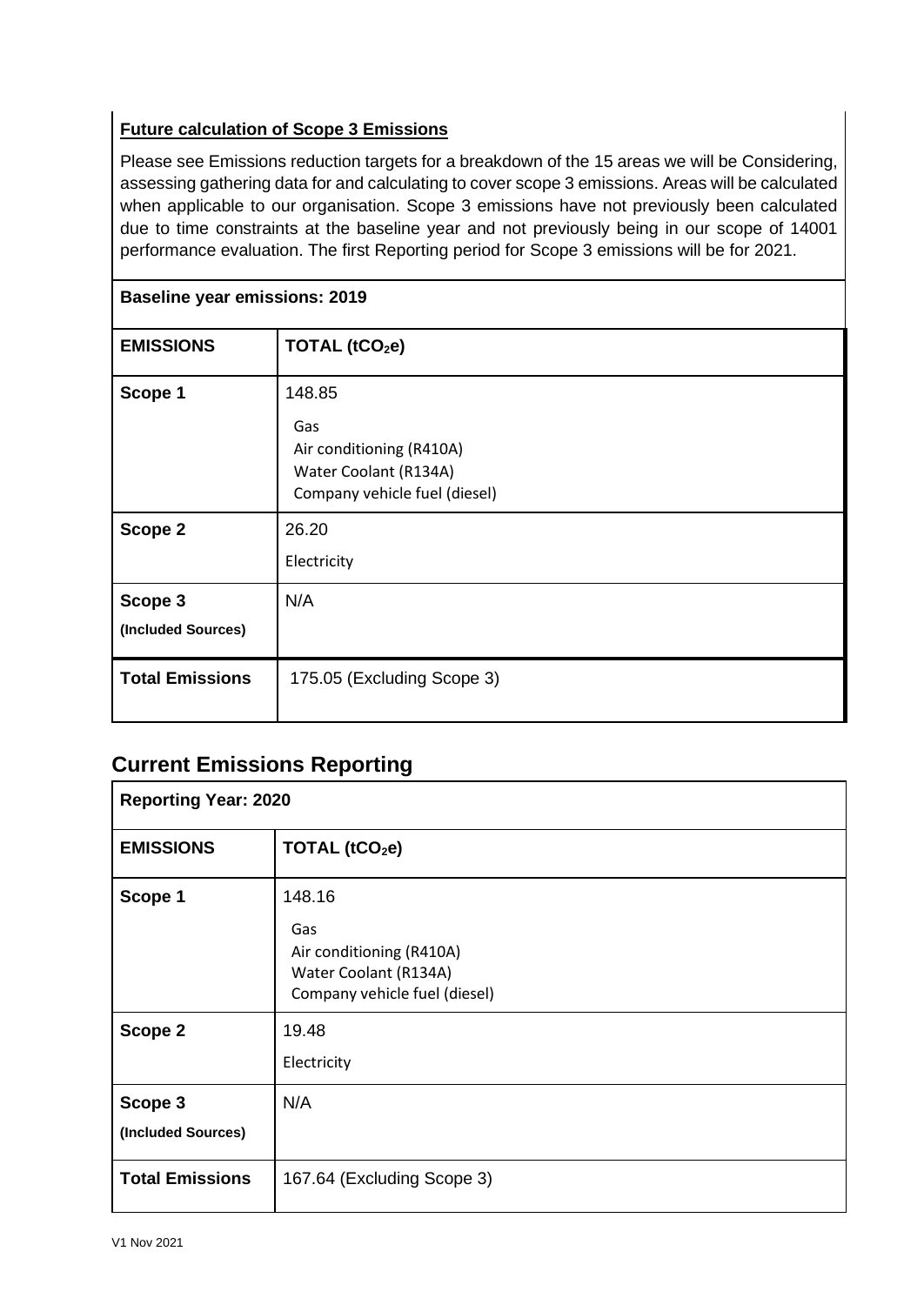# **Emissions reduction targets**

#### **Emissions reduction targets for scope 1 & 2 emissions**

In order to continue our progress to achieving Net Zero, we have adopted the following carbon reduction targets.

- PSL Print Management Ltd. is targeting net zero emissions across all its activities by 2050. This target includes the full activity of our supply chain working on our behalf. This target includes all emission sources covered in PPN06/21
- PSL Print Management Ltd. also aims for a 66% reduction in Scope 1 and 2 emissions by 2030, this is measured from a 2019 baseline

We project that carbon emissions will decrease for Scope 1 & 2 Emissions over the next five years to  $148.75$  tCO<sub>2</sub>e by 2025. This is a reduction of 16 %

To achieve these objectives, we will assess associated with scope 1 and 2 emissions such as the reduction of consumption of electricity and natural gas as well as looking at company transportation.



Progress against these targets can be seen in the graph below:

#### **Scope 3 Measurement and future reduction**

The following 15 scope 3 emission areas will be considered and calculated where applicable by PSL Print Management in early 2022. By doing this we will have an accurate measurement for us to set reduction targets against.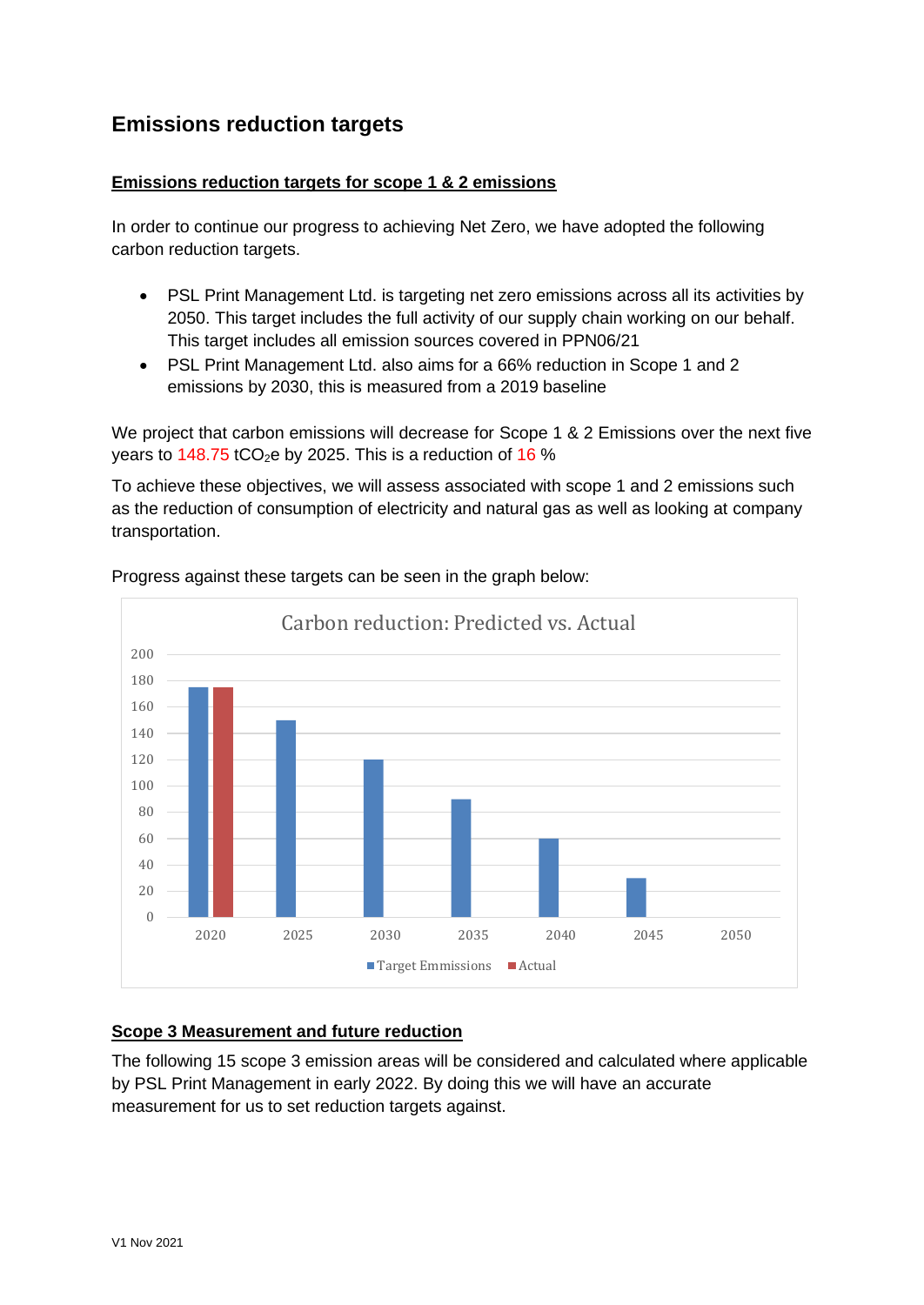#### **Scope 3 emissions areas to be considered:**

Upstream Scope 3 emissions

- Purchased goods and services
- Capital goods
- Fuel and energy related activities
- Upstream Transportation and distribution
- Waste generated in operations
- Business Travel
- Employee Commuting
- Upstream Leased assets

#### Downstream Scope 3 emissions

- Downstream transportation and distribution
- Processing of sold products
- Use of Sold products
- End of life treatment of sold products
- Downstream leased assets
- Franchises
- Investments

## **Carbon Reduction Projects**

## Completed Carbon Reduction Initiatives:

The following environmental management measures and projects have been completed or implemented before/ since the 2019 baseline.

Environmental management carbon reduction measures adapted and applied by the company including the following:

- o ISO14001 Certification since 2017
- o EcoVadis Silver rating
- o FSC certified since 2010
- $\circ$  Toner & ink cartridges recycled since 2017 charity
- o All paper & cardboard waste recycled locally
- $\circ$  Confidential paper waste shredded on site & recycled locally
- $\circ$  Plastic sheet packaging (shrink wrap) & strapping recycled locally
- $\circ$  Pallets re-used or recycled do not buy any.
- o Obsolete electrical equipment/monitors recycled/donated to charity locally
- $\circ$  Disposable batteries recycled on business park where we are.
- o Waste plastic/glass/tins/drink bottles recycled locally.
- o Re-cycle bins easily accessible in offices/kitchen & warehouses.
- o We encourage our supply chain to provide materials from sustainable sources.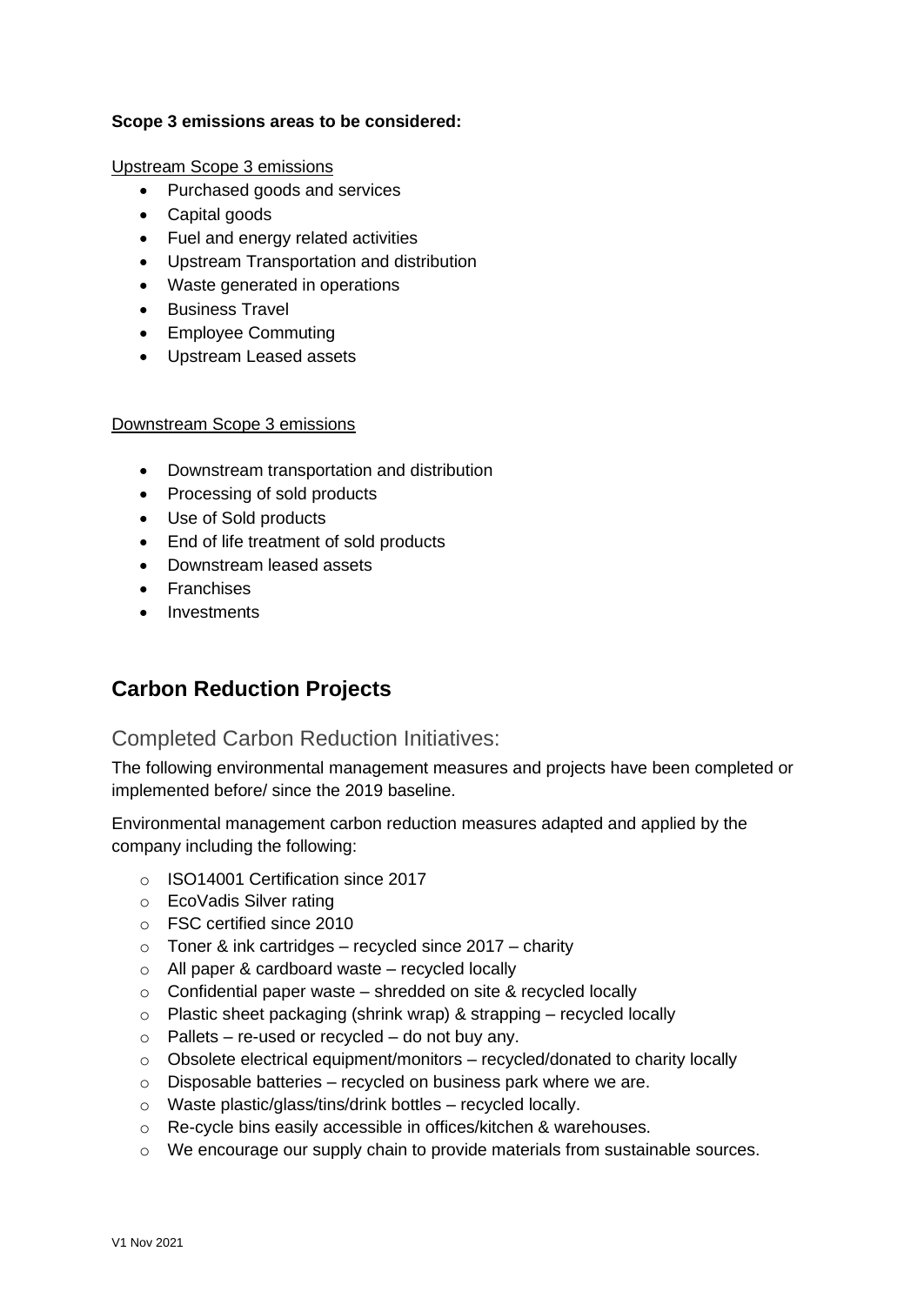- $\circ$  Through our sales functions, we can influence customers on how to minimise the environmental impacts, by steering them towards chain-of-custody sourced paper and boards. Also, where appropriate, use of thinner papers and change of design.
- o Deliveries to customers are planned, to ensure the most efficient use of our fleet vehicles and hence a reduction in mileage.
- o All company vehicles are diesel.
- o Adjust the heating thermostat in Summer.
- o Paper usage reduction objectives.
- o Support National Trust in planting trees.
- $\circ$  Staff engagement to re-cycle & switch off lights/equipment when not in use (signage throughout our offices).
- o Hybrid working where feasible.
- o Reduction in travel by using Microsoft Teams/Zoom etc.
- o Reduction of energy usage by employee education/training.

## Current Carbon Reduction Initiatives:

| <b>ENVIRONMENTAL</b>                                                                                                                                                                |  |
|-------------------------------------------------------------------------------------------------------------------------------------------------------------------------------------|--|
| To increase Environmental awareness and compliance for all company employees                                                                                                        |  |
| A minimum of 1% Reduction in the Administrative/Office Paper Usage as detailed on Page 9 of the Environmental Aspects & Impacts Register b&w sheets based on 2019/2020 pre-covid    |  |
| A minimum of 1% Reduction in the Administrative/Office Paper Usage as detailed on Page 9 of the Environmental Aspects & Impacts Register colour sheets based on 2019/2020 pre-covid |  |
| A minimum of 0.5% reduction in gas consumption as detailed on Page 7 of the Environmental Aspects & Impacts Register                                                                |  |
| A minimum of 0.5% reduction in electric consumption as detailed on Page 6 of the Environmental Aspects & Impacts Register                                                           |  |

Future Carbon Reduction Initiatives for consideration:

- Less employee travel i.e., Zoom/Teams
- Energy efficient lights/appliances
- Lower emissions cars/electric cars
- Switching away from gas heating
- Reduction in mileage

At this stage it is hard to give accurate measures of actual carbon reduction as most of the initiatives are management based and when we have calculated our scope 3 emissions, we will be able to set better targets regarding this.

In the future we hope to implement further measures centred around the reduction of Greenhouse gases in Scope 1 ,2 and 3 areas. These objectives will be decided in March 2022 when all figures for all scopes are available: